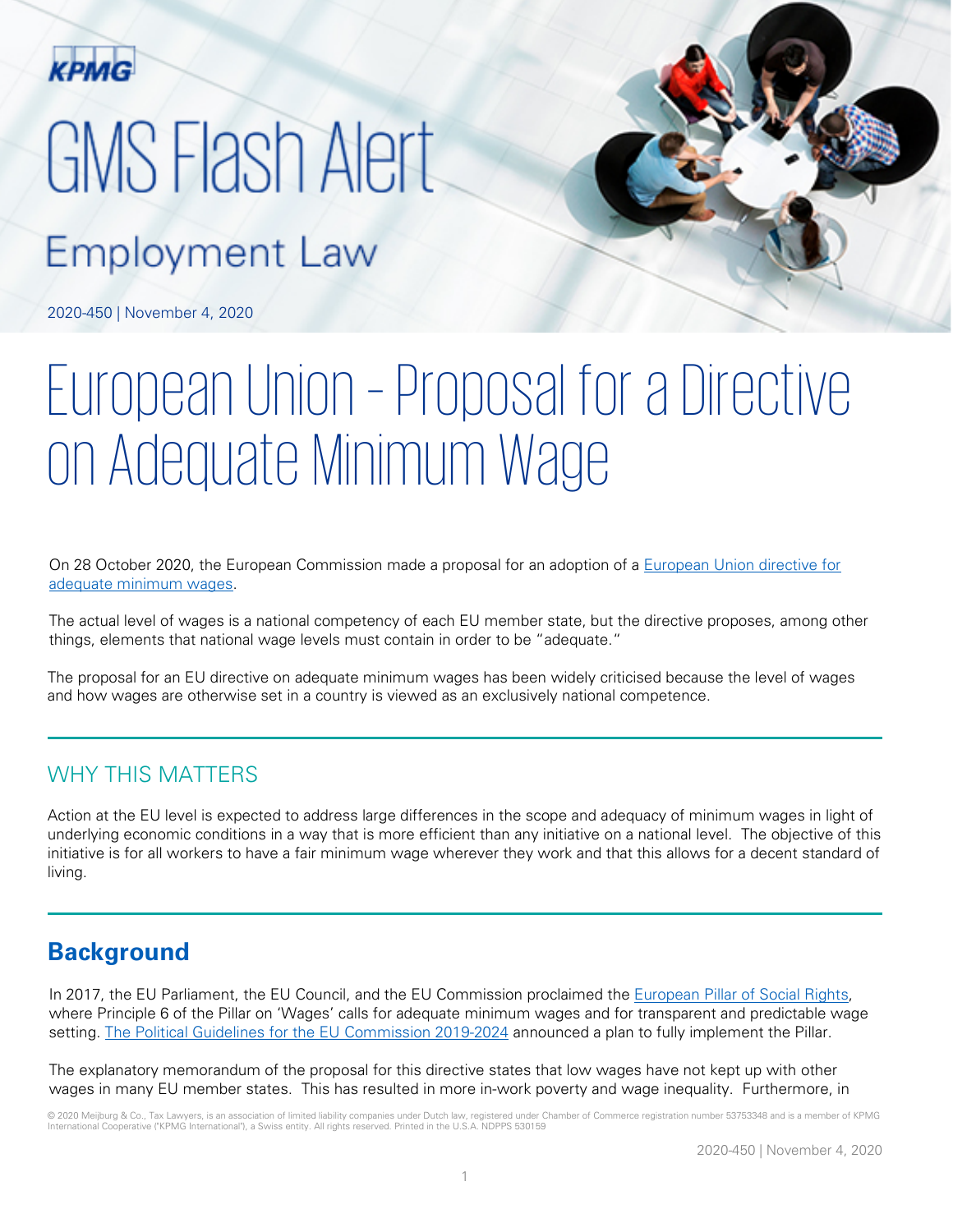countries that rely exclusively on collective bargaining, there are still workers who do not have minimum wage [protection](https://ec.europa.eu/social/BlobServlet?docId=23091&langId=en) (10-20 percent in four countries and 55 percent in one country)<sup>1</sup>.

# **Highlights of the Proposed Directive**

# **Scope**

The scope of the directive includes all workers who have an employment contract or an employment relationship as defined by the law, including a collective agreement or practice in each EU member state. The directive applies also to workers in non-standard forms of employment, including domestic workers, on-demand workers, intermittent workers, voucher-based workers, so-called bogus self-employed, platform workers, trainees, and apprentices.

## **Collective Bargaining**

The proposal supports collective bargaining agreements and the EU member states are required to take necessary steps to engage social partners in collective bargaining on wage setting.

The EU member states that rely on collective bargaining agreements for wage setting must provide a framework for collective bargaining and establish an action plan to promote collective bargaining if at least 70 percent of workers are not covered by collective agreements.

### **Statutory Minimum Wages**

The EU member states with minimum wages set by law must at least take the following elements into account when setting a statutory minimum wage under the terms of the directive:

- The purchasing power of statutory minimum wages, taking into an account the cost of living and the contributions of taxes and social benefits;
- The general level of gross wages and their distribution;
- The growth rate of gross wages;
- Labour productivity developments.

The statutory minimum wages must be protected from unjust deductions. For example, deductions related to equipment necessary to perform a job, deductions of allowances in-kind, such as accommodations, may be unjust.

Furthermore, the EU member states with statutory minimum wages shall establish consultative bodies to advise the competent authorities on issues related to statutory minimum wages.

### **Other Highlights**

The EU member states shall lay down the rules on penalties applicable to infringements of national provisions. The EU member states shall also report annually with detailed data on minimum wages and the protection of minimum wages in order for the EU to closely monitor the implementation of this directive.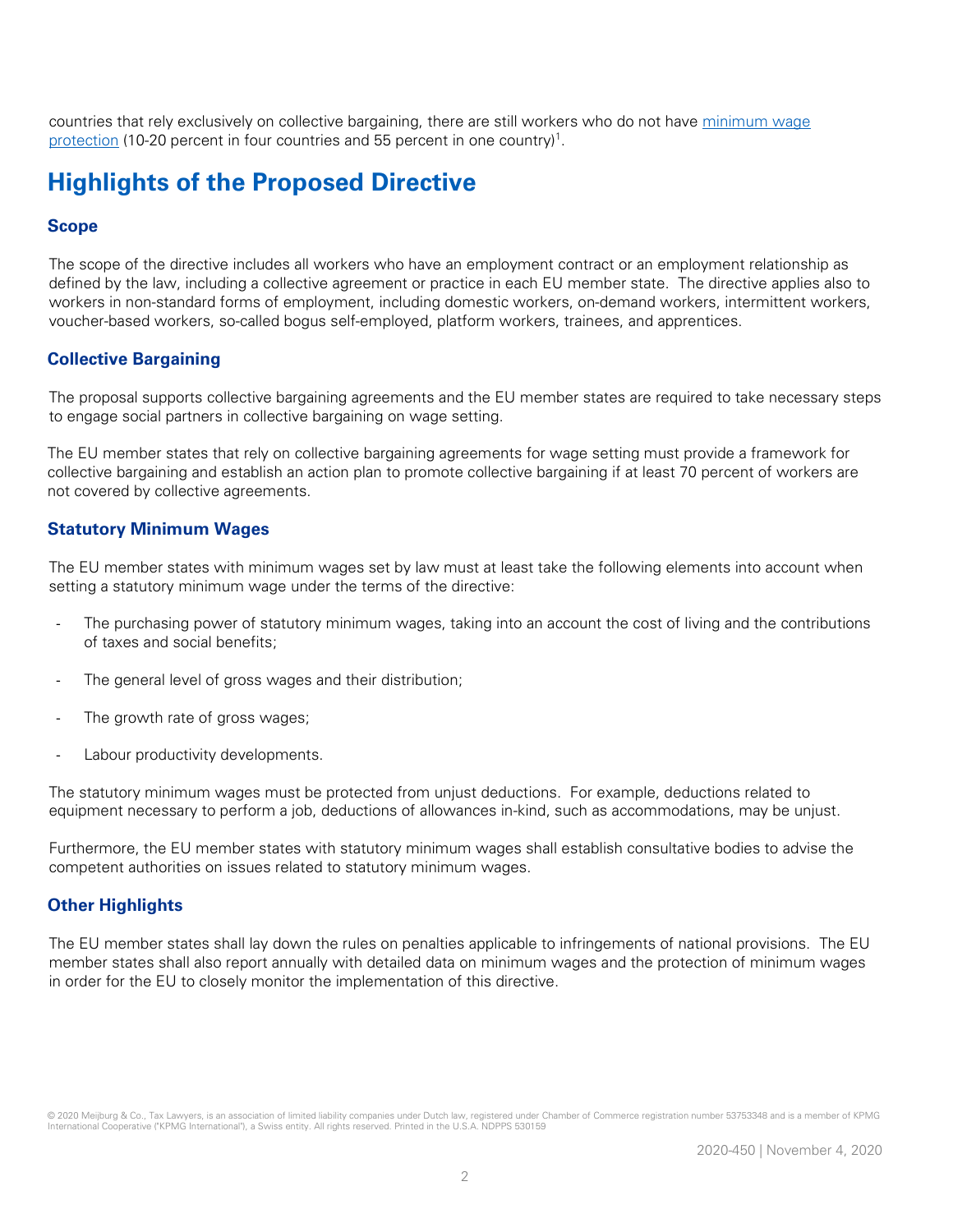# **Next Steps**

# **Context**

The EU Parliament sees the proposal for this directive as important in tackling the negative economic effects of the pandemic in Europe. Access to employment opportunities and adequate minimum wages are essential to supporting a sustainable and inclusive economic recovery.

Adopting an EU directive for adequate minimum wages will also mean that the European Court of Justice would gain jurisdiction to interpret the directive and possibly set a new precedent for national wage levels and how such levels are set.

#### **In Process**

The proposed directive<sup>2</sup> is now with the national governments in the EU member states and the EU Parliament, so it is too early to assert that this directive will receive enough support to be adopted. It is reasonable to assume that the national governments will seek to avoid the adoption of the directive while the EU Parliament is likely to be much more supportive of this proposal.

If and when adopted, the directive will have to be transposed in the national legislation in each EU member state within two years.

# KPMG NOTE

The proposed directive clearly recommends (and prefers) a promotion of collective bargaining agreements, as the countries that rely on collective agreements tend to have a higher minimum wage and better wage protections.

However, there seems to be a general concern that the directive will open up the possibility that the European Court of Justice can step in to interpret the directive's provisions in respect of minimum wages that can then impact the level of minimum wages in the member states, and that other elements such as the right of association and the right to strike could follow and become therefore subject to EU regulation.

It is too early to state anything definitive about the outcome of the upcoming negotiations on the adoption of this directive, but it is difficult to imagine that the movement towards better working conditions and better minimum wages across Europe will be stymied, even if this directive is not adopted.

It is reasonable to assume that companies that operate outside collective bargaining agreements can expect this to change with time and companies that operate in countries with statutory minimum wages can expect the level of wages to increase.

The EU initiative to set conditions for adequate wage setting so that a more decent standard of living across Europe is the outcome should also be seen in the context of the promotion of equal pay for men and women. The topics of reasonable wages and closing the gender pay gap is expected to continue for a long time at the EU level.

© 2020 Meijburg & Co., Tax Lawyers, is an association of limited liability companies under Dutch law, registered under Chamber of Commerce registration number 53753348 and is a member of KPMG International Cooperative ("KPMG International"), a Swiss entity. All rights reserved. Printed in the U.S.A. NDPPS 530159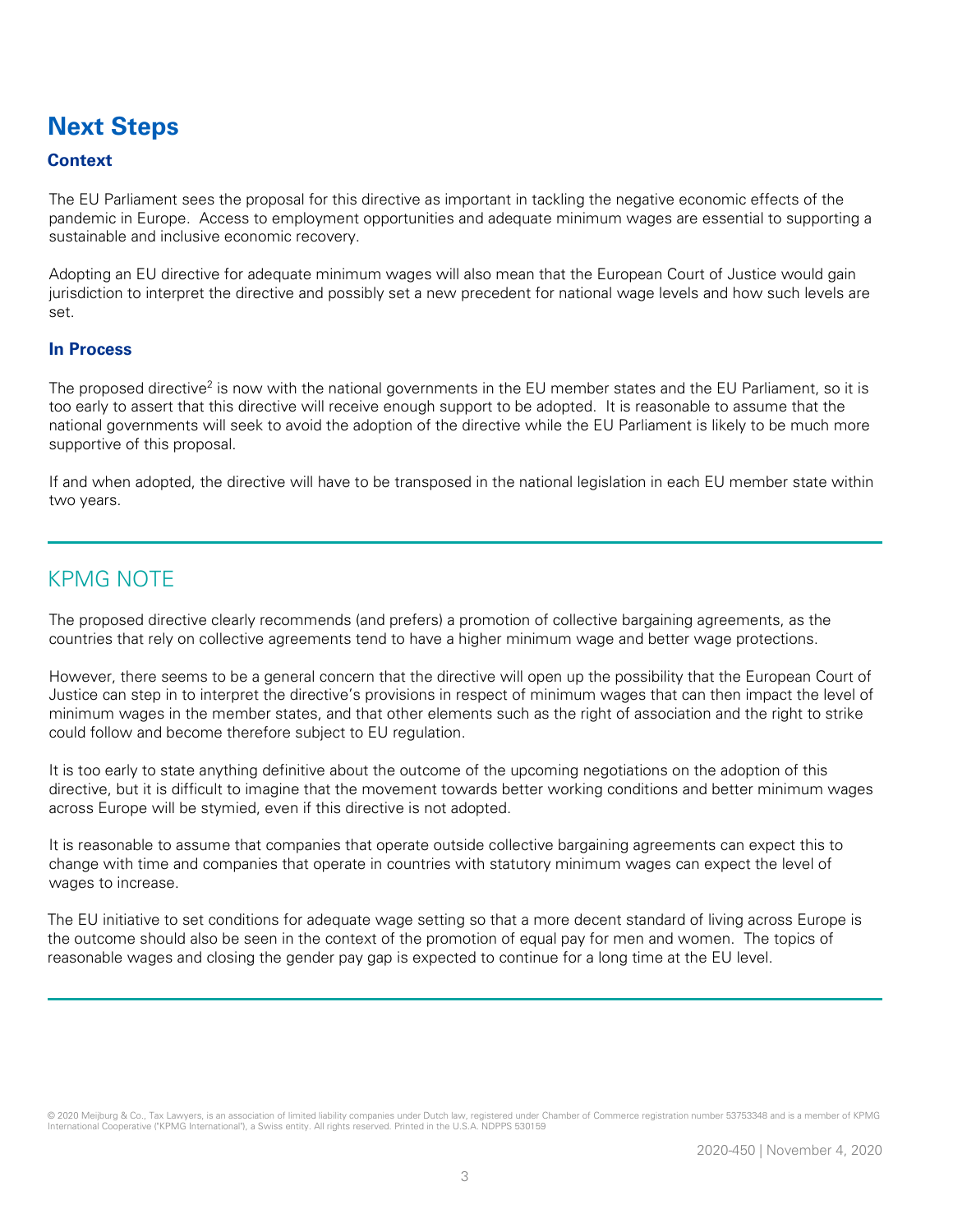# FOOTNOTES:

1 See page 2 of: <https://eur-lex.europa.eu/legal-content/EN/TXT/PDF/?uri=CELEX:52020PC0682&from=EN> .

2 This proposed directive should be seen from a broader perspective and as a part of several initiatives from the EU to share and increase prosperity in Europe in the field of employment. Among those, we can mention the [EU directive on](https://data.consilium.europa.eu/doc/document/PE-43-2019-INIT/en/pdf)  [transparent and predictable working conditions;](https://data.consilium.europa.eu/doc/document/PE-43-2019-INIT/en/pdf) see GMS [Flash Alert](https://home.kpmg/xx/en/home/insights/2019/07/flash-alert-2019-111.html) 2019-111 (3 July 2019).

And the [EU directive on posting of workers:](https://eur-lex.europa.eu/legal-content/en/ALL/?uri=CELEX:32018L0957) see GMS [Flash Alert](https://home.kpmg/xx/en/home/insights/2020/07/flash-alert-2020-329.html) 2020-329 (27 July 2020).

\* \* \* \*

# **The U.S. GMS Practice Is Hosing a 5 November Webcast on Year-End Payroll Matters!**

Please join us on 5 November (2:00 p.m. – 3:00 p.m. (EST; UTC -5) for a webcast entitled "Payroll Challenges in the Current Environment: Planning for 2020 Year End Reporting and 2021 Considerations." Our U.S. Employment Tax professionals will discuss some key aspects of the year-end payroll process – including the specific challenges related to reporting compensation due to legislative changes in 2020, payroll tax credits, and more. You can register for the webcast from the [webcast landing page.](https://tax.kpmg.us/events/webcasts/2020/global-mobility-employment-tax-year-end-payroll.html)

© 2020 Meijburg & Co., Tax Lawyers, is an association of limited liability companies under Dutch law, registered under Chamber of Commerce registration number 53753348 and is a member of KPMG International Cooperative ("KPMG International"), a Swiss entity. All rights reserved. Printed in the U.S.A. NDPPS 530159